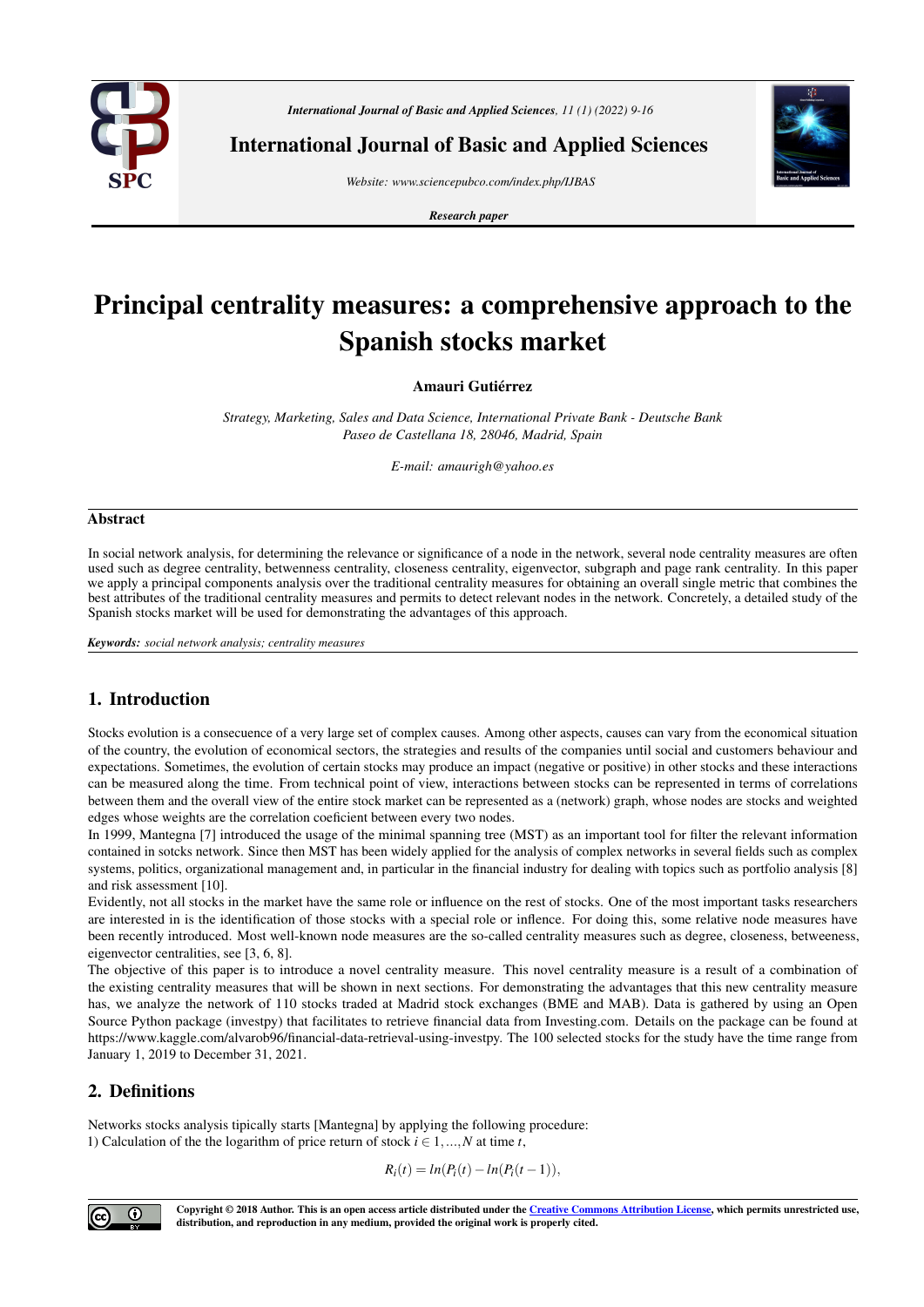where  $P_i(t)$  is the stock closure price.

2) Calculation of the the  $N \times N$  correlation matrix *C*, where the correlation coeficient  $c_{ij}$  between stocks *j* and *j* is

$$
c_{ij} = \frac{\langle R_i \cdot R_j \rangle - \langle R_i \rangle \langle R_j \rangle}{\sqrt{(\langle R_i^2 \rangle - \langle R_i \rangle^2)(\langle R_j^2 \rangle - \langle R_j \rangle^2)}}
$$

where  $\langle R_i \rangle$  is the average of  $R_i(t)$ .

3) Construction of the *N* × *N* distance matrix *D*, where  $d_{ij} = \sqrt{2(1 - c_{ij})}$ .

4) Construction of the minimum spanning tree (MST) by applying Kruskal´s algorithm.

5) Based on the MST, apply centrality measures to calculate the relative relevance of each stock.

Commonly, main node centrality measures used in previous step 5) are degree, closeness, betweeness and eigenvector centrality. Definitions are as follows:

a) Degree centrality *DC*(*i*) for any stock *i*,

$$
DC(i) = \frac{\sum_{j=1}^{N} A_{ij}}{N-1},
$$

where  $A_{ij} = 1$  if there is a link in the MST between stock *i* and stock *j*, and 0 otherwise. b) Closeness centrality  $CC(i)$  for any stock *i*, is the ratio of the sum of the number of links in the path from *i* to *j* for all  $j \neq i$ , and the number of links in the MST, which is *n*−1, concretely

$$
CC(i) = \frac{\sum d(i,j)}{n-1},
$$

where  $d(i, j)$  is the distance (length of shortest path) between nodes *i* and *j*. c) Betweeness centrality  $BC(i)$ , for any stock *i*, is the ratio of the number of path passing through *i* between two different nodes and the number of all possible paths from *j* to *k* for all *j* and *k* where  $j \neq i$  and  $k \neq i$ , more specifically,

$$
BC(i) = \sum_{j \neq i \neq k} \frac{\sigma_{jk}(i)}{\sigma_{jk}},
$$

where  $\sigma_{ik}$  is the total number of shortest paths from node *j* to node *k*, and  $\sigma_{ik}(i)$  is the number of those paths that pass through *i*. d) Eigenvector centrality  $EC(i)$ , for any stock *i*,

$$
EC(i) = \frac{1}{\lambda_{max}} \sum_{j=1}^{N} A_{ij} \cdot e_j,
$$

where  $(e_1, e_2, \ldots, e_N)^t$  is the eigenvector associated to the largest eigenvalue  $\lambda_{max}$  of the adjacency matrix *A*. e) Subgraph centrality *SC*(*i*), for any stock *i*,

$$
SC(i) = \sum_{k=0}^{\infty} \frac{\mu_k(i)}{k!},
$$

where  $\mu_k(i)$  is the number of closed walks of length k starting and ending node v in the graph, ie, the local spectral moment or order  $k$ . f) Page rank *PR*(*i*), for any stock *i*,

$$
PR(i) = \sum_{j \in \Gamma(i)} \frac{PR(j)}{\deg(j)},
$$

where  $\Gamma(i)$  is the set of nodes connected to *i*, and  $deg(i)$  is the degree of the node *j*.

Carefully analyzing previous definitions, it can be derived that degree centrality indicates the connectivity of nodes. It give us the information on how many other nodes are connected with a particular node. Closeness centrality measures how close a node is to all other nodes in terms of correlations. Closeness can also be regarded as a measure of how long the information can be spread from a given node to other reachable nodes. Betweenness centrality indicates the extent to which a node lies in relative position with respect to the others This measure indicates the potentiality of node to influence the others. And finally, eigenvector centrality indicates how an important node is connected to other important nodes (stocks).

Previous centrality measures explain some, but not all aspects of the influence or relevance of a node within the entire network. Individually considered, these measures are not be able to explain how relevant is a particular node. In order to mitigate this fact, we introduce a novel centrality measure, ie, *principal centrality measure*, that combines previous centrality measures. Combination is made by applying principal component analysis procedure and technical definition is as follows. g) *r*-Principal centrality  $PC_r(i)$ , for any stock *i*. Let *X* be an  $N \times 6$ matrix, in which the elements of each row *i*, are

$$
(DC(i), CC(i), BC(i), EC(i), SC(i), PR(i)),
$$

ie, the traditional centrality measures of node (stock) *i*,  $1 \le i \le N$ . Based on principal components analysis (PCA) procedure, we define the *r*-*principal centrality measure* of the node *i*,  $PC_r(i)$ ,  $1 \le r \le 6$ , as

$$
PC_r(i) = \left(\sum_{j=1}^r z_{ij}^2\right)^{\frac{1}{2}}
$$

where  $z_{ij}$  is the element at  $(i, j)$  coordinate of the transformed matrix *Z* in the new (PCA) vectorial space, such that  $Z = X \cdot B^T$ . In this case, *B* is an orthonormal  $6 \times 4$  matrix, whose *k*-th column is the *k*-th eigenvector  $b_k$  of the matrix *S*, where *S* is the covariance matrix of the columns of *X*.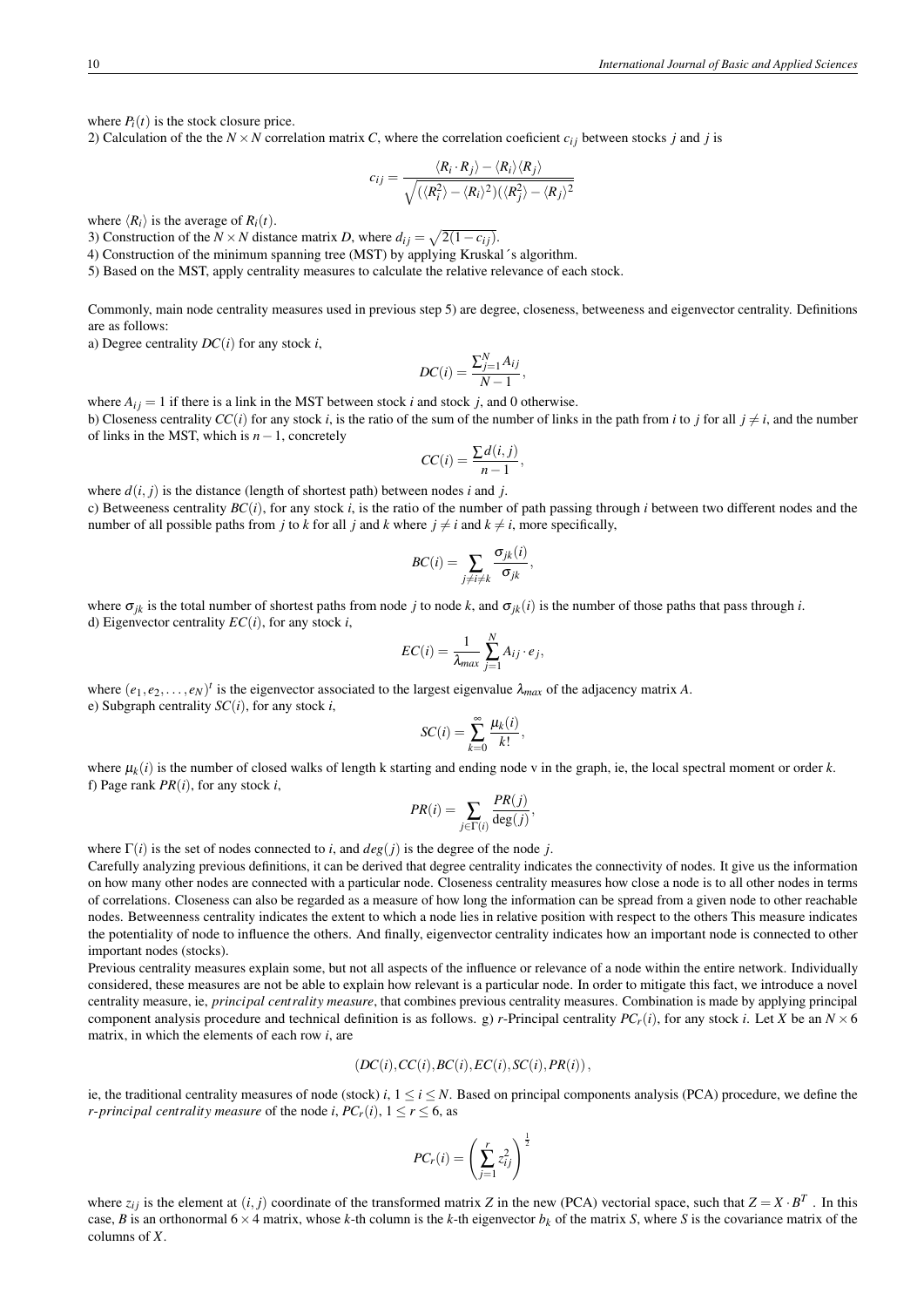## 3. Methodology

Using a Python program, we have obtained the minimum spanning tree (MST) representing the Spanish stocks network. See Figure 1. In the graph, stocks are represented by nodes and edges represent the correlation betwen two sotcks. In the figure, each stock is labeled with the tick symbol of the stock. Minimum spanning tree illustrates the relationship between stocks that are highly correlated. although there is no single dominant node (stock), it can be seen some interesting facts. There are some stocks clusters diminated by REP in the top of the figure, other one dominated by FER in the bottom left of the figure and another one dominated by SAN in the central right of the figure. In general, researchers identify such dominating nodes by using traditional centrality measures.



Figure 1: Minimum spanning tree of the Spanish stocks market

Based on the MST, the calculations of the six (degree, closeness, betweenness, eigenvector, subgraph and pagerank) traditional centrality measures for a sample of 20 stocks are depcted on Table 1.

|             | DC       | CC       | BC       | EC       | SC        | <b>PR</b> |
|-------------|----------|----------|----------|----------|-----------|-----------|
| <b>MAP</b>  | 0.094983 | 0.228604 | 0.232174 | 0.527848 | 11.081115 | 0.040754  |
| <b>FER</b>  | 0.091593 | 0.254899 | 0.638746 | 0.098405 | 11.468918 | 0.037861  |
| <b>SAN</b>  | 0.079833 | 0.263381 | 0.689433 | 0.424127 | 12.479398 | 0.033878  |
| <b>REP</b>  | 0.073787 | 0.223742 | 0.158290 | 0.260941 | 7.930440  | 0.032753  |
| <b>SCYR</b> | 0.056142 | 0.183561 | 0.081186 | 0.022640 | 5.010546  | 0.025417  |
| ACS         | 0.053417 | 0.217125 | 0.175473 | 0.046769 | 5.667266  | 0.022670  |
| <b>AENA</b> | 0.052731 | 0.262261 | 0.532216 | 0.056356 | 5.411559  | 0.023394  |
| <b>CIEA</b> | 0.044652 | 0.185633 | 0.061211 | 0.051862 | 3.897221  | 0.021221  |
| <b>CABK</b> | 0.041228 | 0.228822 | 0.119845 | 0.108888 | 5.434651  | 0.021850  |
| ELE         | 0.040411 | 0.217372 | 0.277491 | 0.040107 | 4.588264  | 0.016889  |
| AIR         | 0.039706 | 0.215793 | 0.138531 | 0.033781 | 4.519573  | 0.018088  |
| <b>BBVA</b> | 0.039217 | 0.233907 | 0.061211 | 0.092320 | 4.372032  | 0.019580  |
| MEL         | 0.036228 | 0.265997 | 0.525558 | 0.143137 | 4.435598  | 0.017299  |
| <b>FAE</b>  | 0.035741 | 0.200817 | 0.041022 | 0.041907 | 3.468739  | 0.016020  |
| <b>APPS</b> | 0.035653 | 0.185156 | 0.041022 | 0.101356 | 3.299822  | 0.016467  |
| <b>ANA</b>  | 0.032686 | 0.163216 | 0.080541 | 0.004117 | 3.083775  | 0.015148  |
| <b>REE</b>  | 0.030542 | 0.184613 | 0.100086 | 0.013681 | 3.262307  | 0.013729  |
| AMA         | 0.030153 | 0.183173 | 0.041022 | 0.010483 | 3.099572  | 0.015443  |
| <b>ENAG</b> | 0.030142 | 0.160157 | 0.041022 | 0.004259 | 3.029730  | 0.015348  |
| ACX         | 0.029720 | 0.192559 | 0.041022 | 0.032952 | 3.043851  | 0.015351  |

#### Table 1: Centrality measures

1) Degree centrality: As we mentioned before, degree centrality indicates the connectivity of nodes. It give us the information on how many other nodes are connected with a particular node. Based on this measure, see Table 2, MAP (Mapfre) has the highest number of edges connected with other stocks, and in consequence its highest value 0.0949. After MAP, FER (Ferrovial) is the second stock with higher value with 0.091. The next five stocks with higher score are SAN (Banco Santander) 0.079, REP (Repsol) 0.0737, SCYR (Sacyr) 0.0561, ACS (Actividades de Construcciones y Servicios) 0.0534 and AENA 0.0527.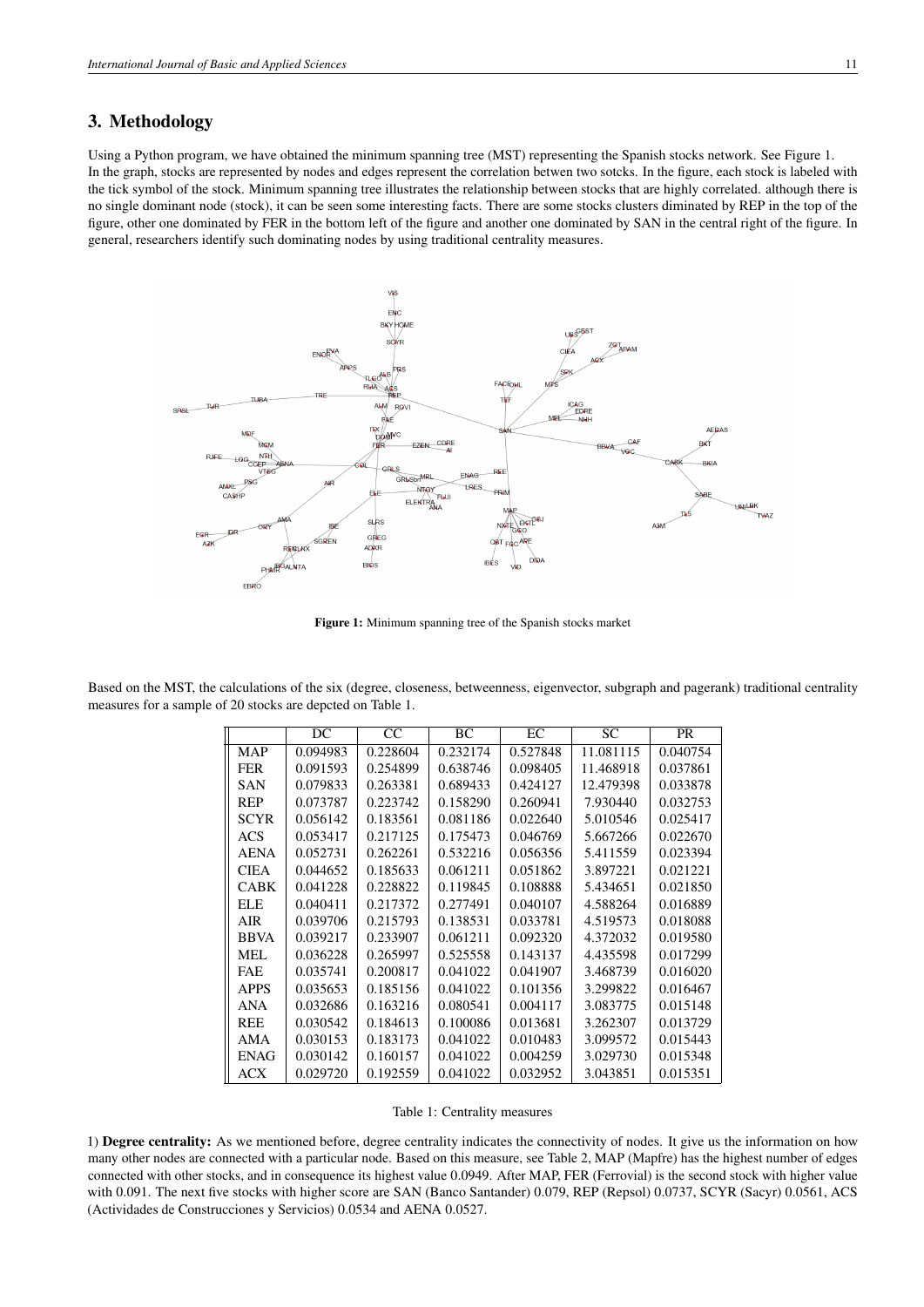| Stocks      | DС       |
|-------------|----------|
| MAP         | 0.094983 |
| <b>FER</b>  | 0.091593 |
| SAN         | 0.079833 |
| <b>REP</b>  | 0.073787 |
| <b>SCYR</b> | 0.056142 |
| ACS         | 0.053417 |
| <b>AENA</b> | 0.052731 |
| <b>CIEA</b> | 0.044652 |
| CABK        | 0.041228 |
| <b>ELE</b>  | 0.040411 |
|             |          |

Table 2: Degree centrality *DC*

2) Closeness centrality: It measures how close a node is to all other nodes in terms of correlations. Closeness can also be regarded as a measure of how long the information can be spread from a given node to other reachable nodes. Based on this measure, see Table 3, MEL (Hoteles Meliá) has the highest scoring with 0.266. After MEL, ICAG (International Airlines Group) is the stock with the second highest score with 0.264. The next five stocks with higher closeness centrality score are SAN (Banco Santander) 0.263, AENA 0.262, FER (Ferrovial) 0.254, BBVA 0.233 and CABK (Caixabank) 0.228.

| <b>Stocks</b> | CC       |
|---------------|----------|
| MEL.          | 0.265997 |
| <b>ICAG</b>   | 0.264793 |
| SAN           | 0.263381 |
| <b>AENA</b>   | 0.262261 |
| <b>FER</b>    | 0.254899 |
| <b>BBVA</b>   | 0.233907 |
| CABK          | 0.228822 |
| MAP           | 0.228604 |
| <b>REP</b>    | 0.223742 |
| <b>MTS</b>    | 0.221875 |

Table 3: Closeness centrality *CC*

3) Betweenness centrality: It indicates the extent to which a node lies in relative position with respect to the others This measure indicates the potentiality of node to influence the others. Based on this metric, see Table 4, SAN (Banco Santander) has the highest scoring with 0.689. After SAN, FER (Ferrovial) is the stock with the second highest score with 0.638. The next five stocks with higher betweenness centrality score are AENA 0.532, MEL (Hoteles Meliá) 0.525, ICAG (International Airlines Group) 0.504, ELE (Grupo Elektra) 0.277, MAP (Mapfre) 0.232.

| Stocks      | ВC       |
|-------------|----------|
| SAN         | 0.689433 |
| <b>FER</b>  | 0.638746 |
| <b>AENA</b> | 0.532216 |
| MEL.        | 0.525558 |
| <b>ICAG</b> | 0.504725 |
| EL E        | 0.277491 |
| MAP         | 0.232174 |
| ACS         | 0.175473 |
| <b>REP</b>  | 0.158290 |
| AIR         | 0.138531 |

Table 4: Betweenness centrality *BC*

4) Eigenvector centrality: It indicates how an important node is connected to other important nodes (stocks). Hence, the stocks with higher scoring are also connected to other high-scoring stocks. Based on this metric, see Table 5, MAP (Mapfre) has the highest scoring with 0.527. Next five stocks with highest scores are SAN (Banco Santander) 0.424, REP (Repsol) 0.26, MVC (Metrovacesa) 0.202, FACE 0.189 and TUBA (Tubacel) 0.238.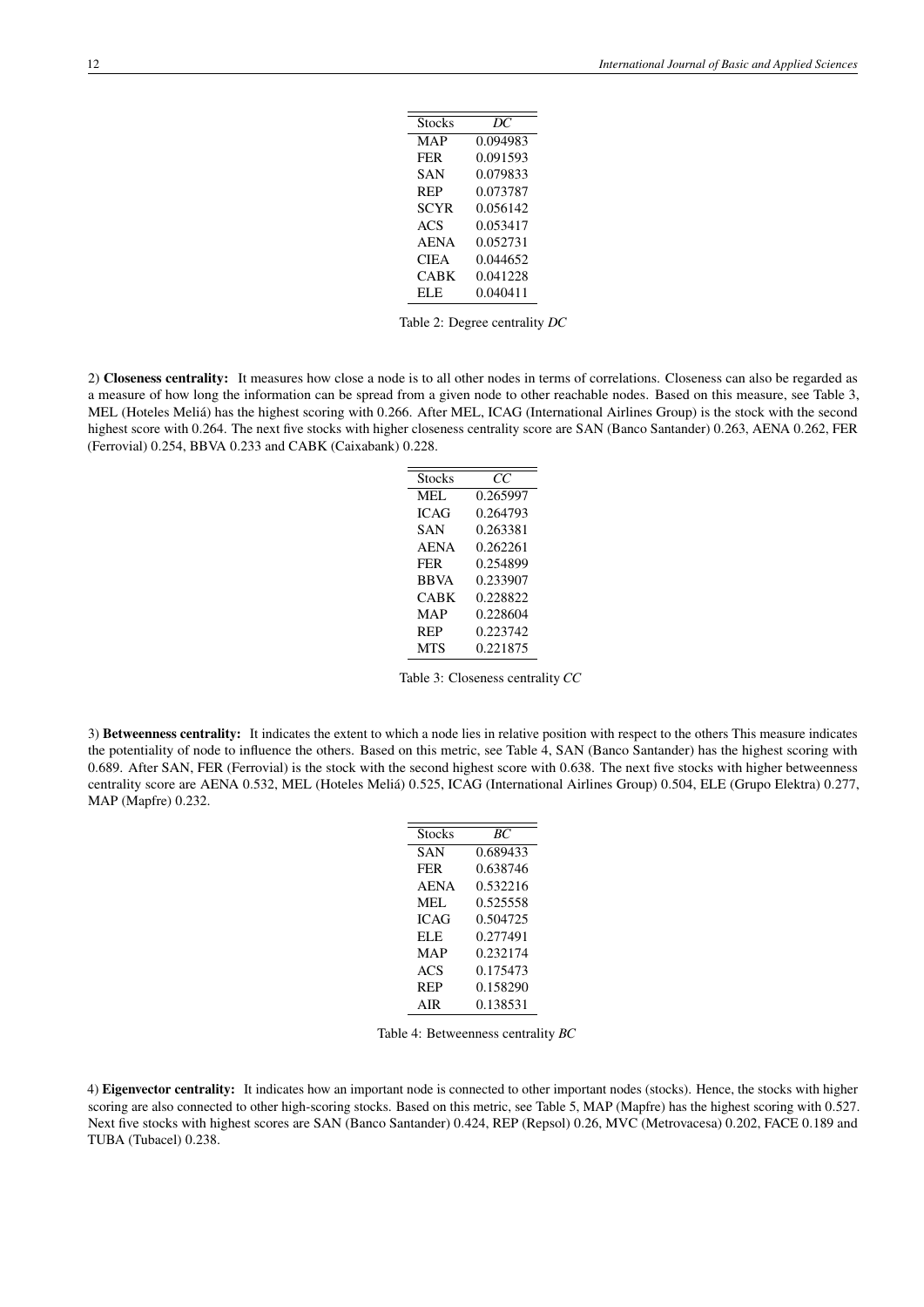| Stocks      | EС       |
|-------------|----------|
| MAP         | 0.527848 |
| SAN         | 0.424127 |
| <b>REP</b>  | 0.260941 |
| <b>MVC</b>  | 0.202932 |
| <b>FACE</b> | 0.189226 |
| <b>TUBA</b> | 0.184399 |
| <b>NXTE</b> | 0.181685 |
| FCC.        | 0.180263 |
| GSI         | 0.164941 |
| <b>EZEN</b> | 0.160614 |
|             |          |

Table 5: Eigenvector centrality *EC*

5) Subgraph centrality: It indicates how an important node is connected to other important nodes (stocks). Hence, the stocks with higher scoring are also connected to other high-scoring stocks. Based on this metric, see Table 6, SAN (Banco Santander) has the highest scoring with 12.47. Next five stocks with highest scores are FER (Ferrovial) 11.46, MAP (Mapfre) 11.08, REP (Repsol) 7.93, ACS (Actividades de Construcciones y Servicios) 5.66 and CABK (Caixabank) 5.43.

| <b>Stocks</b> | SС        |
|---------------|-----------|
| <b>SAN</b>    | 12.479398 |
| <b>FER</b>    | 11.468918 |
| MAP           | 11.081115 |
| <b>REP</b>    | 7.930440  |
| <b>ACS</b>    | 5.667266  |
| CABK          | 5.434651  |
| <b>AENA</b>   | 5.411559  |
| <b>SCYR</b>   | 5.010546  |
| ELE           | 4.588264  |
| AIR.          | 4.519573  |
|               |           |

Table 6: Subgraph centrality *SC*

6) Pagerank centrality: It also indicates how an important node is connected to other important nodes. Based on this metric, see Table 7, SAN (Banco Santander) has the highest scoring with 12.47. Next five stocks with highest scores are FER (Ferrovial) 11.46, MAP (Mapfre) 11.08, REP (Repsol) 7.93, ACS (Actividades de Construcciones y Servicios) 5.66 and CABK (Caixabank) 5.43.

| Stocks      | PR       |
|-------------|----------|
| MAP         | 0.040754 |
| <b>FER</b>  | 0.037861 |
| SAN         | 0.033878 |
| <b>REP</b>  | 0.032753 |
| <b>SCYR</b> | 0.025417 |
| <b>AENA</b> | 0.023394 |
| ACS         | 0.022670 |
| CABK        | 0.021850 |
| CIEA        | 0.021221 |
| <b>BBVA</b> | 0.019580 |
|             |          |

Table 7: Pagerank centrality *PR*

In Fig. 2 centrality-centrality correlations in the weighted representation of the network of the Spanish stocks market. In particular, diagonal entries from the figure correspond to the distribution of the corresponding centrality measure.

## 4. Overall Centrality Measure: 3-Principal Centrality

Although in previous section we have introduced the general definition of the principal centrality measures,  $PC_r$ ,  $1 \le r \le 6$ , in this study we have focused on *PC*<sub>3</sub>. The main reason is a combination of simplicity (the less components we use, the simplest model) and an adequate level of explanation of the variance of the problem. Eigenvalues of the covariance matrix are

#### ${0.74569, 0.10628, 0.10293, 0.03868, 0.005716, 0.00068306}.$

Thus, with only the three first componenes we are able to explain the 95.4% of total variance, which seems to be perfectly adequate. There are three centrality measures that account in PC1: degree, subgraph and pagerank centralities. PC2 mainly accounts for the closeness centrality, and PC3 only accounts for the betweenness centrality.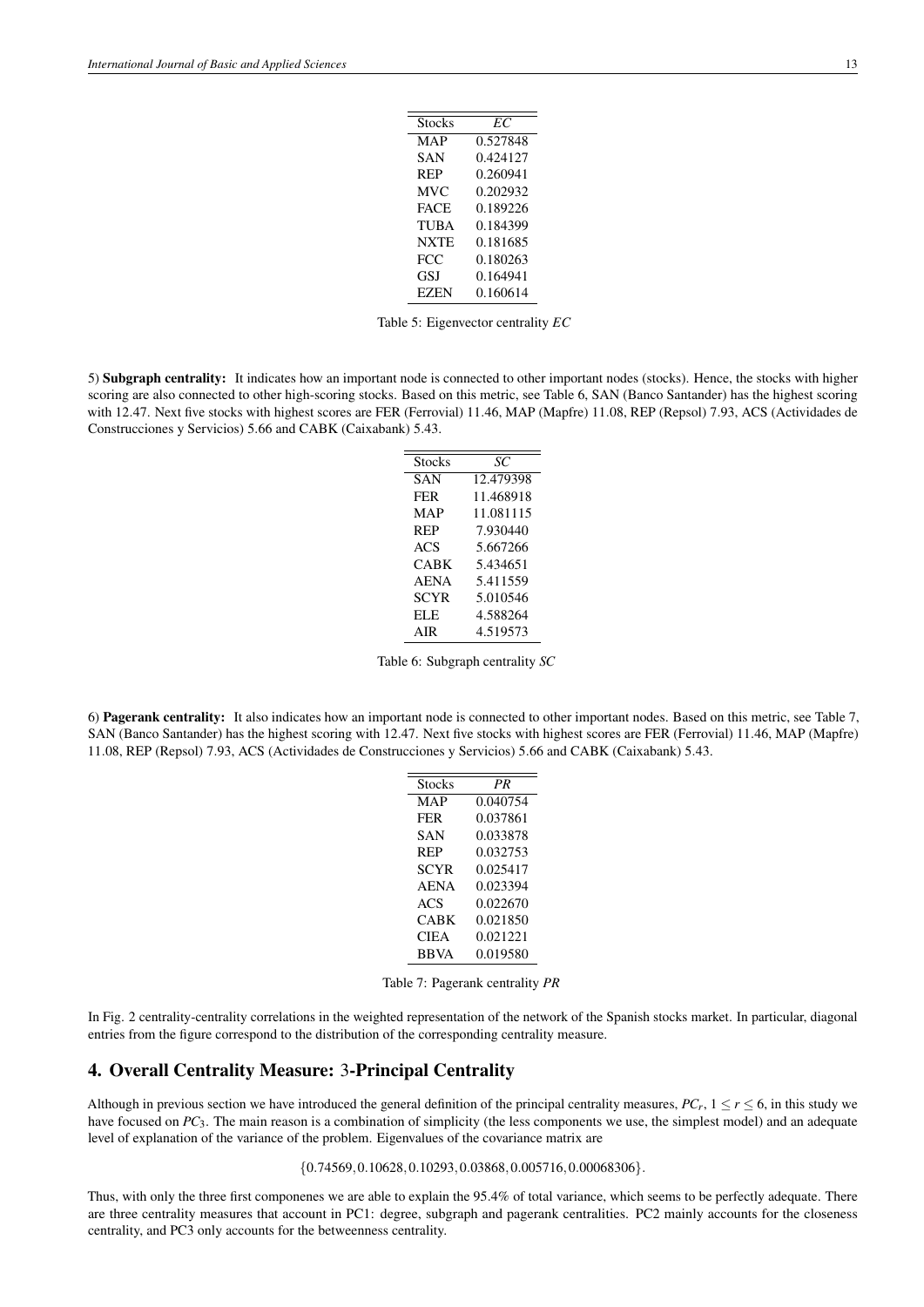

Figure 2: Scatterplots for the centrality-centrality correlations in the weighted representation of the network of the Spanish stocks market. The diagonal entries from the figure correspond to the distribution of the corresponding centrality measure. DC is the degree centralities; CC the closeness centralities; BC, the betweenness centrality; EC the eigenvector centralities; SC, the subgraph centrality; PR the page rank centralities.

For orthogonalizing the principal components and obtaining their structural interpretation, a Varimax rotation has been carried out. Fig 3 plots the first two components after Varimax rotation.

In Table 8 stocks with higher *PC*<sup>3</sup> scores are described. Based on the metric, SAN (Banco Santander) is the stock with the highest score with 9.63. The second highest score is MAP (Mapfre) 9.54. Next three stocks according the score are FER(FErrovial) with 8.73, REP (Repsol) 5.84 and AENA 5.25.

From that previous tables, we realize that the top higher-scoring stock for *PC*3, SAN also appear as a higher-scoring stock in two out of six traditional measures. In concrete, is the leader in: betweenness and subgraph centrality. SAN also appears in the top 3 stocks for all centrality measures. Other stocks MAP, FER and REP also appeared as higherscoring stocks in all traditional centrality measures.

| $PC_3$   |
|----------|
| 9.626606 |
| 9.546022 |
| 8.735701 |
| 5.841887 |
| 5.257887 |
| 4.670781 |
| 4.103056 |
| 3.235957 |
| 3.053861 |
| 2.830023 |
|          |

Table 8: Principal centrality *PC*<sup>3</sup>

In Table 7, according to principal centrality *PC*<sub>3</sub> of stocks, most relevant sectors are shown. It can be verified that results are very well balanced, in the sense that top *PC*<sup>3</sup> higher-scoring stocks belong to different sectors.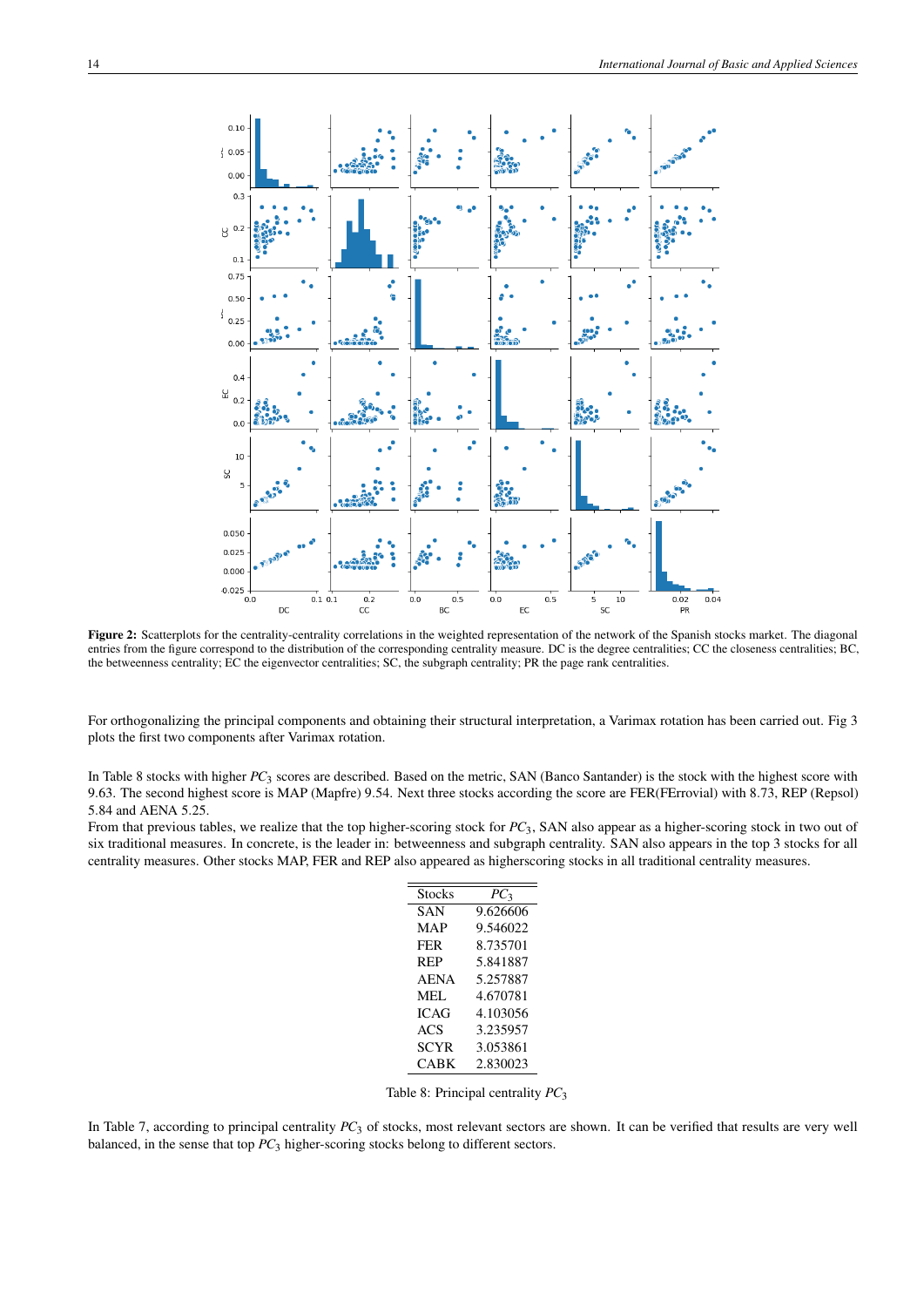

Figure 3: Plot of the different centrality measures studied in the space of the two principal components *PC*1 ans *PC*2 found by using the factor analysis. Observe the clustering of the degree, subgraph and page rank centralities in one cluster as well as that of closeness, betweenness and eigenvector centralities very far from each other, so in different clusters

| Sector           | Stock       | Company name    |
|------------------|-------------|-----------------|
| Finance          | <b>SAN</b>  | Banco Santander |
| Insurance        | MAP         | Mapfre          |
| Infraestructures | <b>FER</b>  | Ferrovial       |
| Energy           | REP         | Repsol          |
| Transport        | <b>AENA</b> | <b>AENA</b>     |

Table 9: Principal centrality *PC*3: most relevant sectors

Other important aspect that can be verified is that stock SAN is also the most correlated stock with the IBEX index, which is the main reference stock market index of the Spanish stock market. Concretely correlation between SAN and IBEX is 0,84 and their historic behaviour can be seen in Fig 4.



Figure 4: Historic evolution of SAN and IBEX